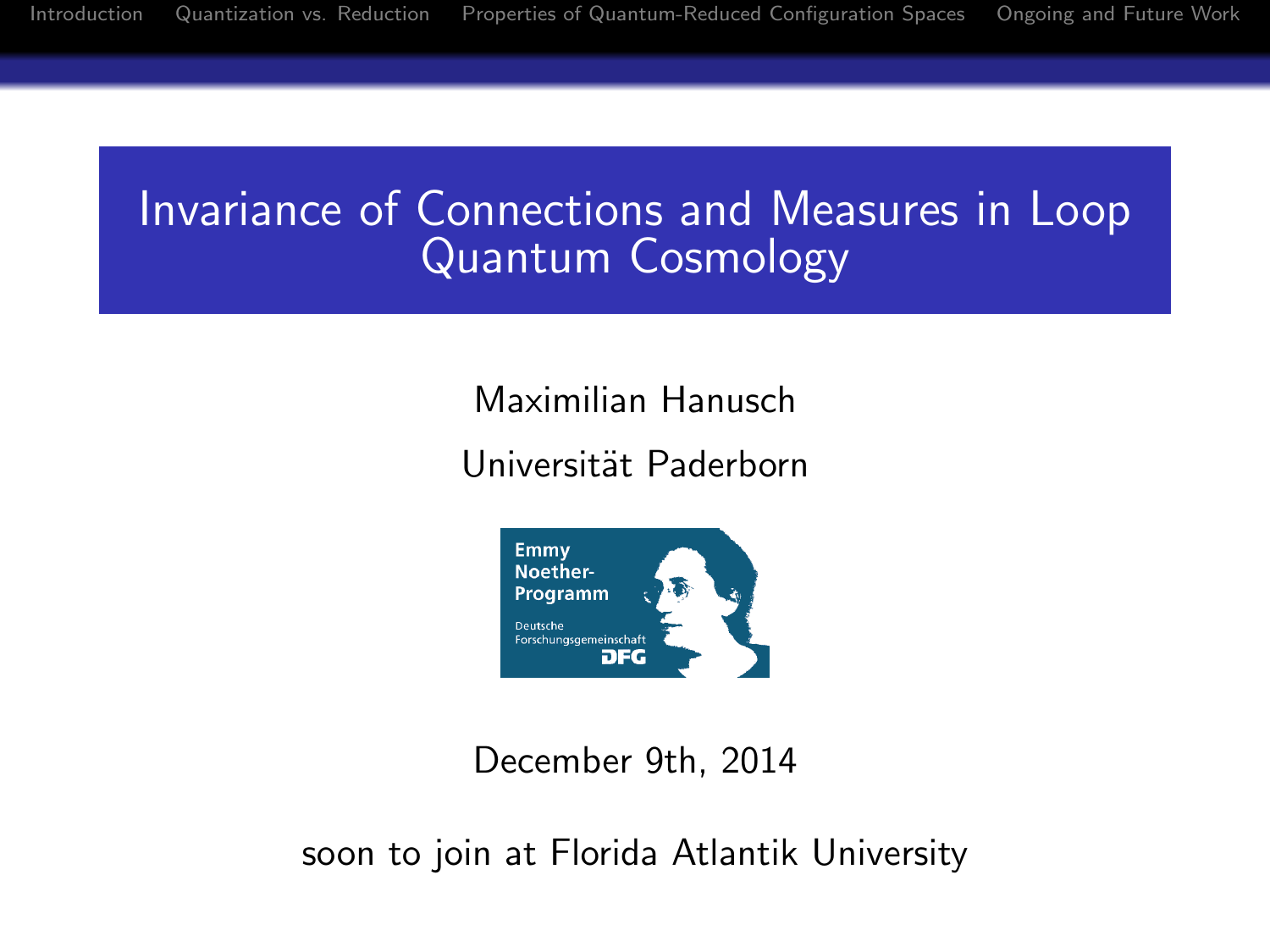# Symmetry Reduction on Classical Level

**Ingredients:** principal bundle  $P + S$ ymmetry on P

<span id="page-1-0"></span>**Config. Spaces** full theory reduced theory Classical level  $\begin{vmatrix} \mathcal{A} & \mathcal{A}\end{vmatrix}$   $\begin{vmatrix} \mathcal{A}\end{vmatrix}$  connections Quantum level  $\begin{vmatrix} & {\mathcal A} & \end{vmatrix}$   ${\mathcal A}_{\rm inv}$  compactification  $\triangleright \overline{\mathcal{A}}=\mathrm{Spec}(\mathfrak{C}_{\mathrm{full}})$   $\mathfrak{C}_{\mathrm{full}}$  – separating unital  $\mathcal{C}^*$ -subalgebra of  $B(\mathcal{A})$  $\triangleright$   $\overline{{\cal A}_{\rm inv}} = {\rm Spec}({\frak C}_{\rm inv})$   $\quad$   ${\frak C}_{\rm inv}$  – separating unital  ${\cal C}^*$ -subalgebra of  $B({\cal A}_{\rm inv})$ Standard LQC:  $\mathcal{A}_{\text{inv}} \cong \mathbb{R}$   $\mathfrak{C}_{\text{inv}} = \mathcal{C}_{AP}(\mathbb{R})$   $\overline{\mathcal{A}_{\text{inv}}} = \mathbb{R}_{\text{Bohr}}$ Fleischhack 2010:  $\mathcal{A}_{\rm inv} \overset{i}{\longleftrightarrow} \mathcal{A}$  $\frac{1}{2}$  $\frac{1}{2}$  $\mathcal{A}_{\rm inv}$  $\stackrel{\overline{i}}{\longrightarrow} \frac{\cdot}{\mathcal{A}}$  $\triangleright$   $\vec{i}$  exists and unique  $\quad \Longleftrightarrow \quad i^*(\mathfrak{C}_{\text{full}}) \subseteq \mathfrak{C}_{\text{inv}}$  $\triangleright$   $\vec{i}$  embedding  $\qquad\iff\quad i^*(\mathfrak{C}_{\text{full}}) \subseteq \mathfrak{C}_{\text{inv}}$  dense  $\implies$  can always choose  ${\mathfrak C}_{\rm inv}:=i^*({\mathfrak C}_{\rm full})$  $\implies$  LQC:  $\overline{\mathcal{A}_{inv}} = \mathbb{R} \sqcup \mathbb{R}_{Bohr}$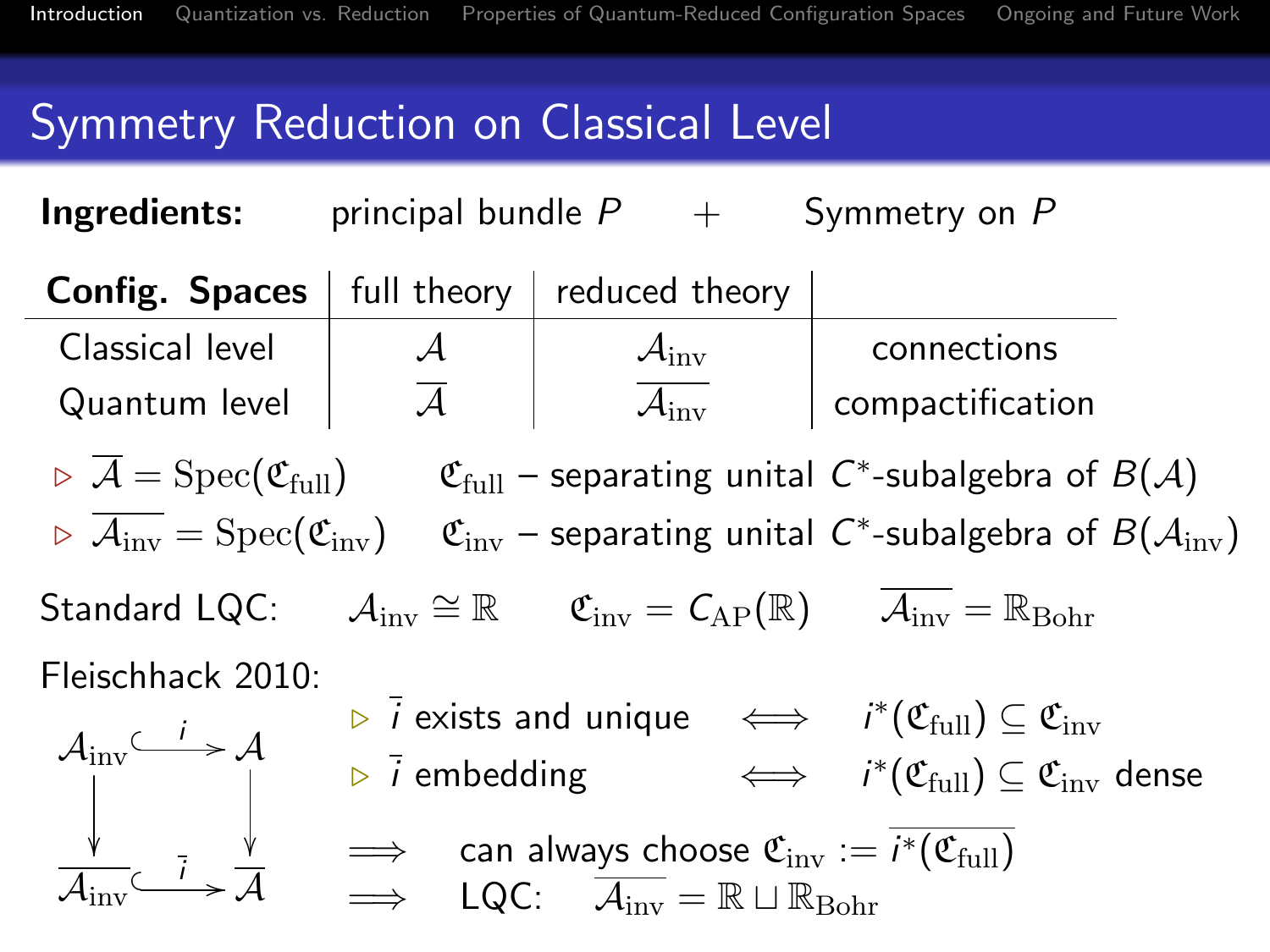# **Synopsis**

## Introduce notion of lifted action and apply it to LQG

- $\triangleright$  Quantum-reduction of LQG configuration spaces.
- $\triangleright$  Singling out measures by means of invariance properties.

## Mathematical Setting

 $\triangleright$  X – set together with action  $\theta: G \times X \rightarrow X$  $\Rightarrow X_{\theta} := \{x \in X \mid \theta_{\varphi}(x) = x \,\forall \, g \in G\}$  = reduced class. conf. space  $\triangleright$   $\mathfrak{C}$  –  $\mathfrak{C}^*$  $(B(X)$  – bounded functions on X)  $\overline{X}$  – Spec(C) = quantum space  $\iota: X \hookrightarrow \overline{X}$ ,  $\iota(x): f \mapsto f(x)$ 

## Crucial Observation (MH13)

If  $\theta_{\mathcal{g}}^{*}(\mathfrak{C})\subseteq\mathfrak{C}$  for all  $g\in\mathsf{G}$ , have unique lift  $\Theta\colon\mathsf{G}\times\overline{X}\to\overline{X}$  with

 $\triangleright \Theta_{\epsilon}$  continuous  $\forall g \in G \implies \overline{X}_{\Theta}$  closed (compact if  $\mathfrak C$  unital)  $\triangleright \Theta_{\sigma} \circ \iota = \iota \circ \theta_{\sigma} \qquad \Longrightarrow \qquad \overline{\iota(X_{\theta})} \subset \overline{X}_{\Theta}$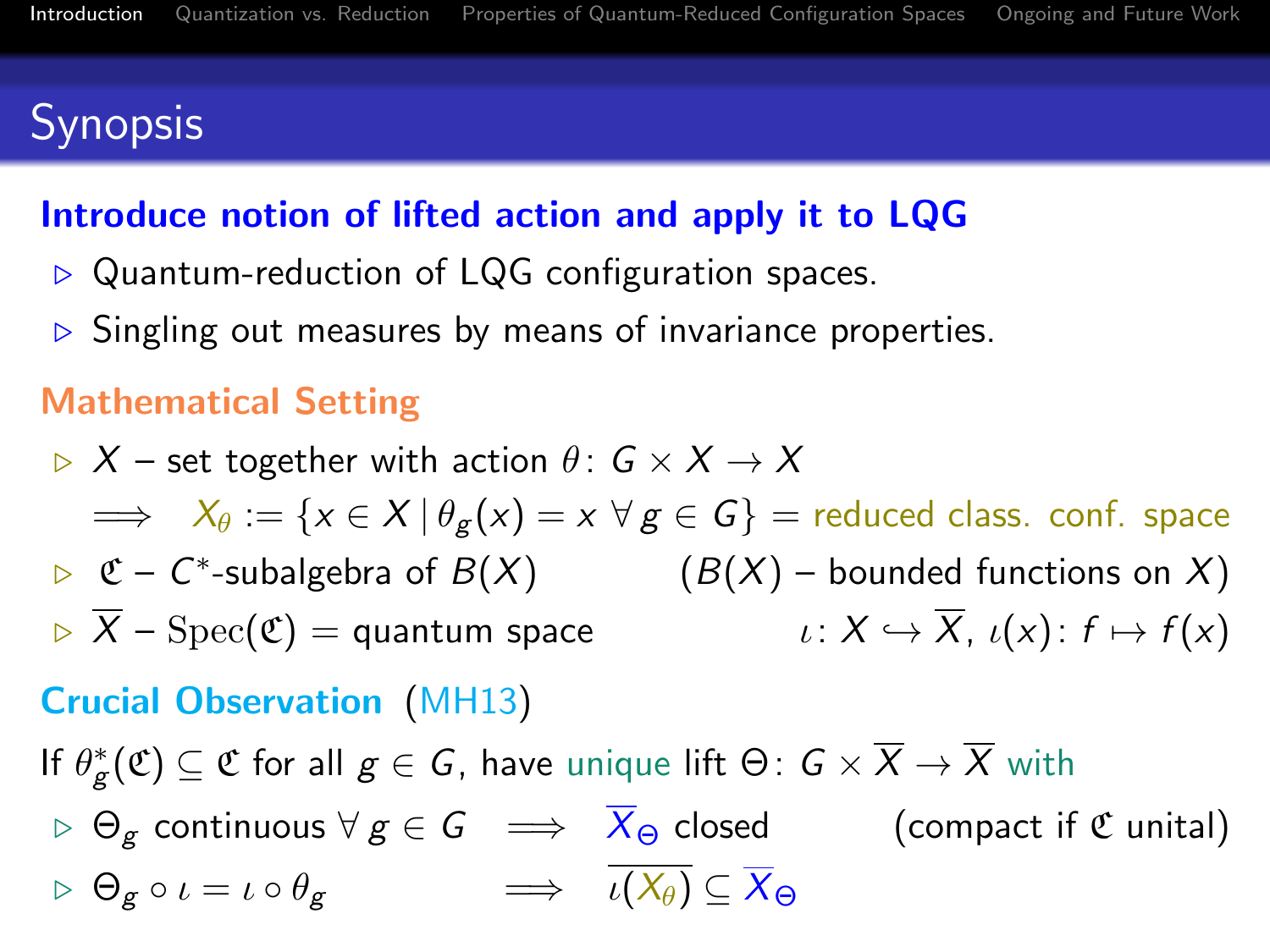## $LQG$  – Principal Fibre Bundle  $(P, \pi, M, S)$

- $\triangleright$   $X = A$ : smooth connections on P
- $\triangleright$  C : cylindrical functions on A generated by  $f \circ h_{\gamma}$  for  $\gamma$  in fixed set  $\mathcal{P}$ .
- $\triangleright \overline{X} = \overline{A} = \text{Spec}(\mathfrak{C})$ : generalized connections
- Action  $\theta$  comes from Lie group of automorphisms
	- $\Phi: G \times P \rightarrow P =$  left action with

$$
\Phi(g, p \cdot s) = \Phi(g, p) \cdot s
$$

for all  $g \in G$ ,  $p \in P$ ,  $s \in S$ .

 $\implies$  Have two actions:

$$
\bullet\,\, \theta\colon G\times\mathcal{A}\to\mathcal{A}, \, (g,\omega)\mapsto \Phi_{g^{-1}}^*\omega
$$

 $\bullet \varphi: G \times M \to M$ ,  $(g, m) \mapsto (\pi \circ \Phi)(g, p)$ where  $p \in F_m$ 

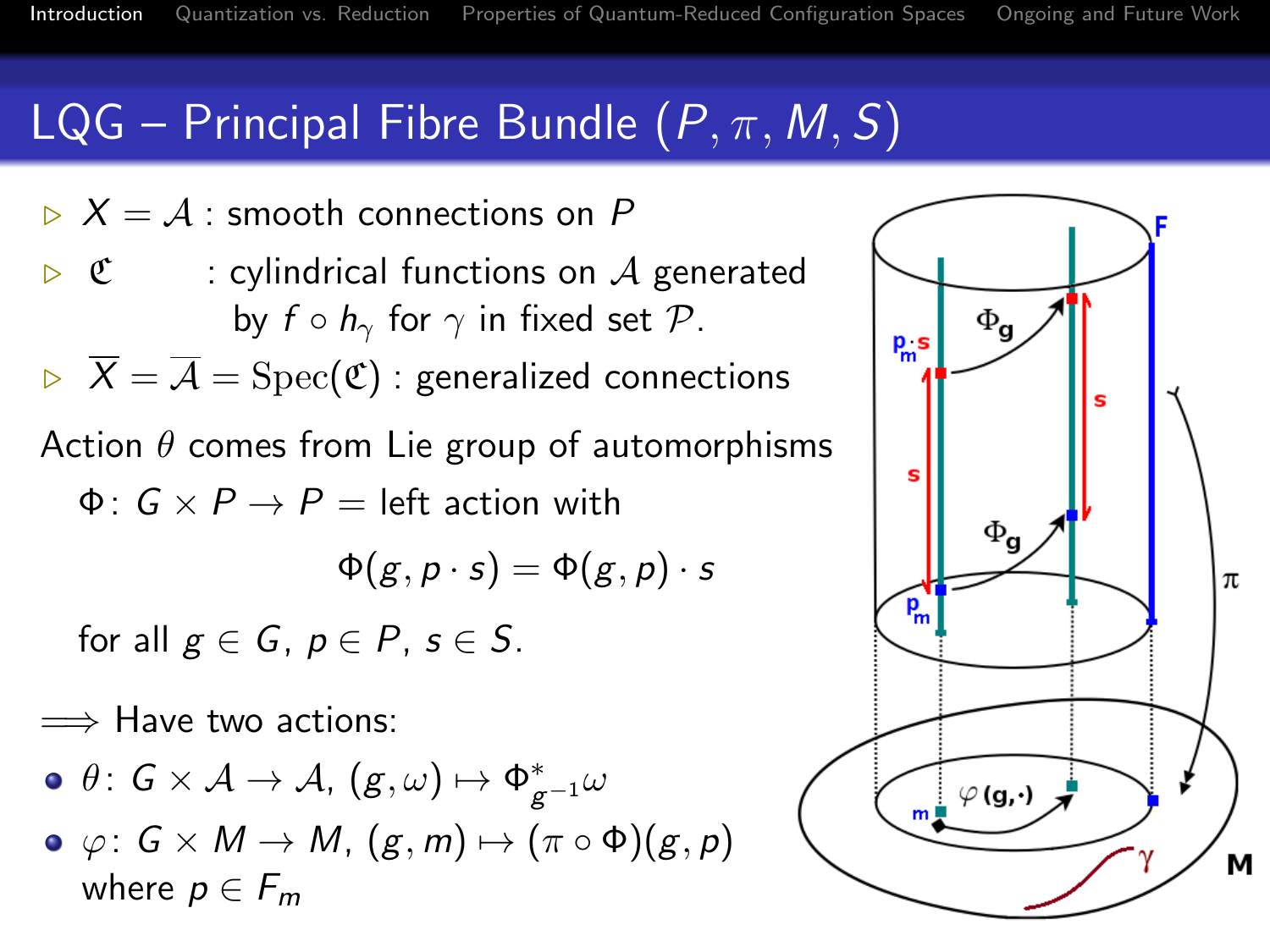# LQG – Invariance on Classical Level

### Reduction on classical level:

 $\triangleright \hspace*{0.2em} {\mathcal A}_\theta = \big\{\omega \in {\mathcal A} \hspace{0.2em}|\hspace{0.2em} \theta(g,\omega) = \omega \hspace{0.2em} \forall \hspace{0.2em} g \in {\mathcal G}\big\} = \text{invariant connections on } \hspace{0.2em} {\mathcal B}$ 

 $\triangleright$   $\vee$  Quantized reduced classical space  $\overline{\mathcal{A}_\theta}:=\mathrm{Spec}(\overline{\mathfrak{C}|_{\mathcal{A}_\theta}})\cong \overline{\iota(\mathcal{A}_\theta)}\subseteq \overline{\mathcal{A}}$ 

Example: Homogeneous Isotropic LQC

$$
P = \mathbb{R}^3 \times \text{SU(2)} \qquad \Phi - \text{euclidean group action} \qquad \mathcal{A}_{\theta} \cong \mathbb{R}
$$

|    | ABL [2003]                     | Fleischhack [2010]                                             |
|----|--------------------------------|----------------------------------------------------------------|
| 'L | linear curves                  | embedded analytic curves                                       |
|    | $\mathcal{C}_{AP}(\mathbb{R})$ | $\mathcal{C}_0(\mathbb{R})\oplus \mathcal{C}_{AP}(\mathbb{R})$ |
|    | $=\mathbb{R}_{\text{Bohr}}$    | $=\mathbb{R} \sqcup \mathbb{R}_{\text{Bohr}}$                  |

Inclusion *i* :  $\mathbb{R} \cong A_{\theta} \hookrightarrow A$ :

- Extends to embedding  $\overline{i}$ :  $\overline{\mathbb{R}}_{\omega} \to \overline{\mathcal{A}}$ . (embedding of states)
- <span id="page-4-0"></span>No such extension for  $\mathbb{R}_1$ .

. (Brunnemann, Fleischhack 2009)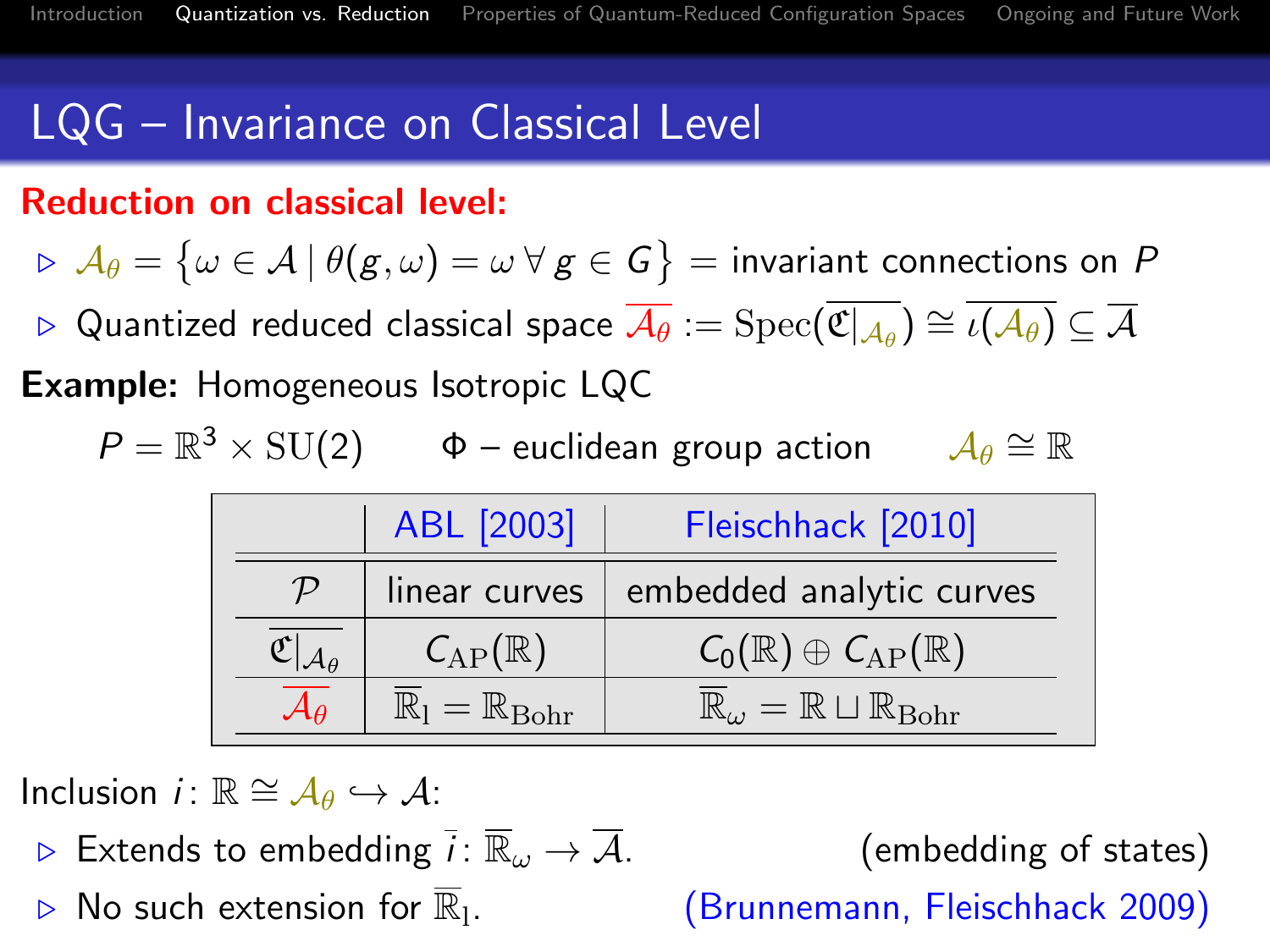## Homogeneous Isotropic LQC – The Bohr Measures

|                                                                                                                                                                                                                | Finite Radon measure $\mu$ on $\mathbb{R}_{\omega}$ :                                                                                                        | $\mathfrak{B}(\overline{\mathbb{R}}_{\omega})=\mathfrak{B}(\mathbb{R})\sqcup \mathfrak{B}(\mathbb{R}_{\text{Bohr}})$ |                                                                 |
|----------------------------------------------------------------------------------------------------------------------------------------------------------------------------------------------------------------|--------------------------------------------------------------------------------------------------------------------------------------------------------------|----------------------------------------------------------------------------------------------------------------------|-----------------------------------------------------------------|
|                                                                                                                                                                                                                | $\implies$ $\mu(A) = \mu_1(A \cap \mathbb{R}) + \mu_2(A \cap \mathbb{R}_{\text{Bohr}})$                                                                      |                                                                                                                      | $\mu_1$ on $\mathbb{R}$ , $\mu_2$ on $\mathbb{R}_{\text{Bohr}}$ |
|                                                                                                                                                                                                                |                                                                                                                                                              |                                                                                                                      |                                                                 |
|                                                                                                                                                                                                                | <b>Invariance:</b> $\mathcal{A}_{\theta} \cong \mathbb{R}$                                                                                                   | $\overline{\mathcal{A}_{\theta}} \cong \overline{\mathbb{R}}_1, \overline{\mathbb{R}}_{\omega}$                      | (MH14)                                                          |
| $\triangleright$ Additive action $+:\mathbb{R}\times\mathcal{A}_{\theta}\to\mathcal{A}_{\theta}$ extends to $\overline{+}:\mathbb{R}\times\overline{\mathcal{A}_{\theta}}\to\overline{\mathcal{A}_{\theta}}$ . |                                                                                                                                                              |                                                                                                                      |                                                                 |
| $\triangleright$ $\mu_{\text{Bohr}}$ unique invariant normalized Radon measure. (exp. flux)                                                                                                                    |                                                                                                                                                              |                                                                                                                      |                                                                 |
| $\implies$ In both cases single out $L^2(\mathbb{R}_{\text{Bohr}}, \mu_{\text{Bohr}})$ – standard ABL LQC                                                                                                      |                                                                                                                                                              |                                                                                                                      |                                                                 |
|                                                                                                                                                                                                                |                                                                                                                                                              |                                                                                                                      |                                                                 |
| <b>Embedding of distributional states:</b><br>(Engle 2013)                                                                                                                                                     |                                                                                                                                                              |                                                                                                                      |                                                                 |
|                                                                                                                                                                                                                | $C_{AP}(\mathbb{R})^* \hookrightarrow [C_0(\mathbb{R}) \oplus C_{AP}(\mathbb{R})]^* \stackrel{\chi \mapsto \chi \circ i^*}{\longrightarrow} \mathfrak{C}^*.$ |                                                                                                                      |                                                                 |

Assumpt. on 
$$
\langle \cdot, \cdot \rangle_{\mu}
$$
:  $\triangleright \langle f_0, f_{AP} \rangle_{\mu} = 0 \implies \mu_1 = 0$   
 $\triangleright \langle f_{AP}, g_{AP} \rangle_{\mu} = \langle f_{AP}, g_{AP} \rangle_{\mu_{Bohr}} \implies \mu_2 = \mu_{Bohr}$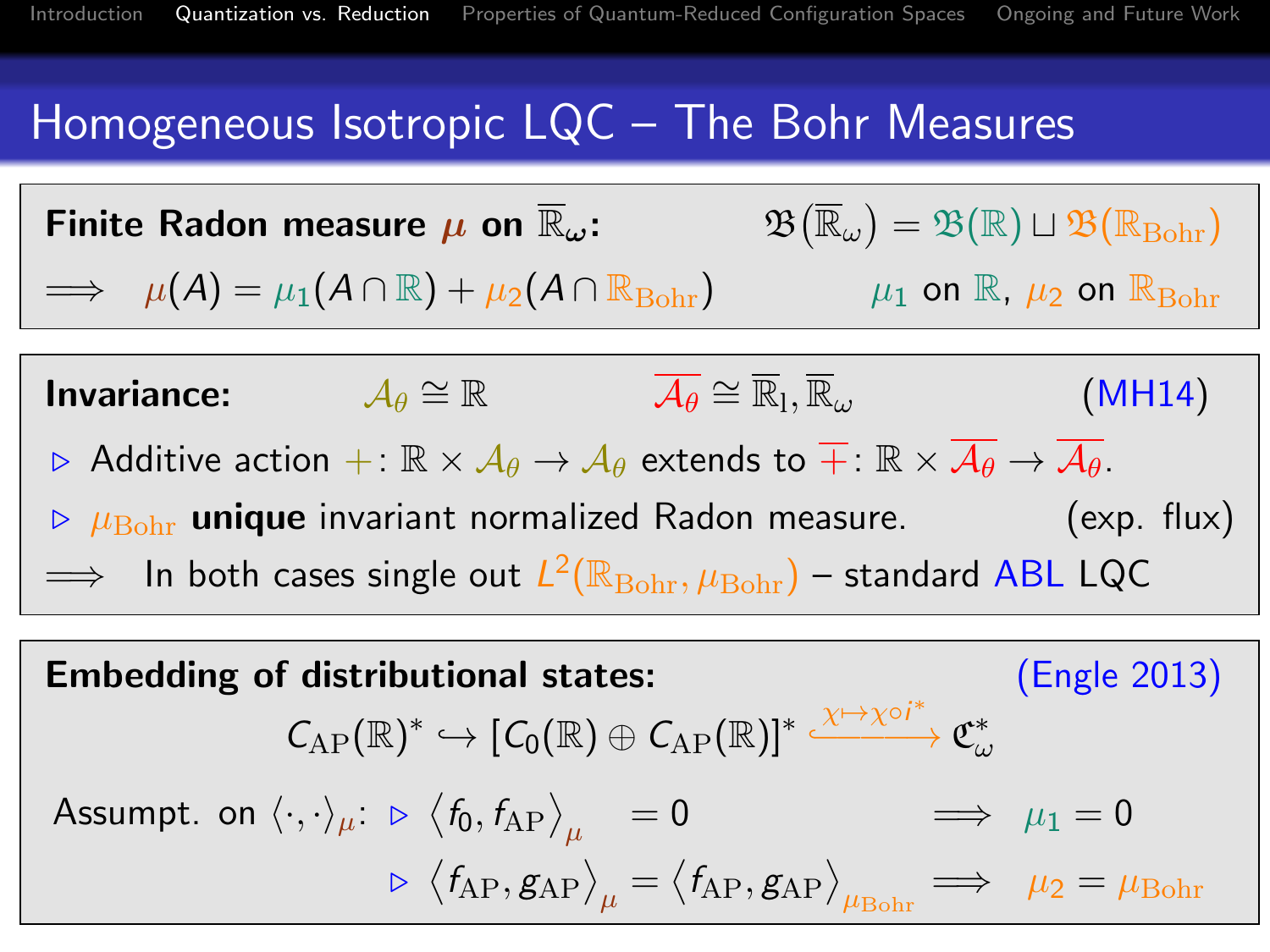## LQG – Invariance on Quantum Level

#### Reduction on quantum level:

$$
\theta_g^*(\mathfrak{C}) \subseteq \mathfrak{C}: \qquad \theta \colon G \times \mathcal{A} \to \mathcal{A} \qquad \stackrel{\text{Liff}}{\Longrightarrow} \qquad \Theta \colon G \times \overline{\mathcal{A}} \to \overline{\mathcal{A}}
$$

$$
\gamma \in \mathcal{P} \qquad \Longrightarrow \qquad \varphi_g \circ \gamma \in \mathcal{P} \qquad \forall g \in \mathcal{G}, \ \forall \ \gamma \in \mathcal{P}.
$$

 $\triangleright$  Invariant generalized connections

$$
\overline{\mathcal{A}}_{\Theta}:=\{\overline{\omega}\in\overline{\mathcal{A}}\ |\ \Theta(g,\overline{\omega})=\overline{\omega}\quad \forall\ g\in\mathcal{G}\}.
$$

**Example 15** Translations  $\Theta_{\mathbf{g}}$  continuous  $\implies$   $\overline{A}_{\Theta}$  compact (S compact)  $\triangleright$  Θ extends θ  $\implies$   $\overline{\mathcal{A}_{\theta}} \subset \overline{\mathcal{A}}_{\Theta}$ 

#### Quantization vs. Reduction: (MH13/14)

| LQC                   |                                                        | linear curves   embedded analytic curves              |  |
|-----------------------|--------------------------------------------------------|-------------------------------------------------------|--|
| (Semi-)homogeneous    | $\mathcal{A}_{\theta} \subsetneq \mathcal{A}_{\Theta}$ | $\mathcal{A}_{\theta} \subseteq \mathcal{A}_{\Theta}$ |  |
| Homogeneous Isotropic | $\mathcal{A}_{\theta} \cong \mathcal{A}_{\Theta}$      | $\mathcal{A}_\theta \subsetneq \mathcal{A}_\Theta$    |  |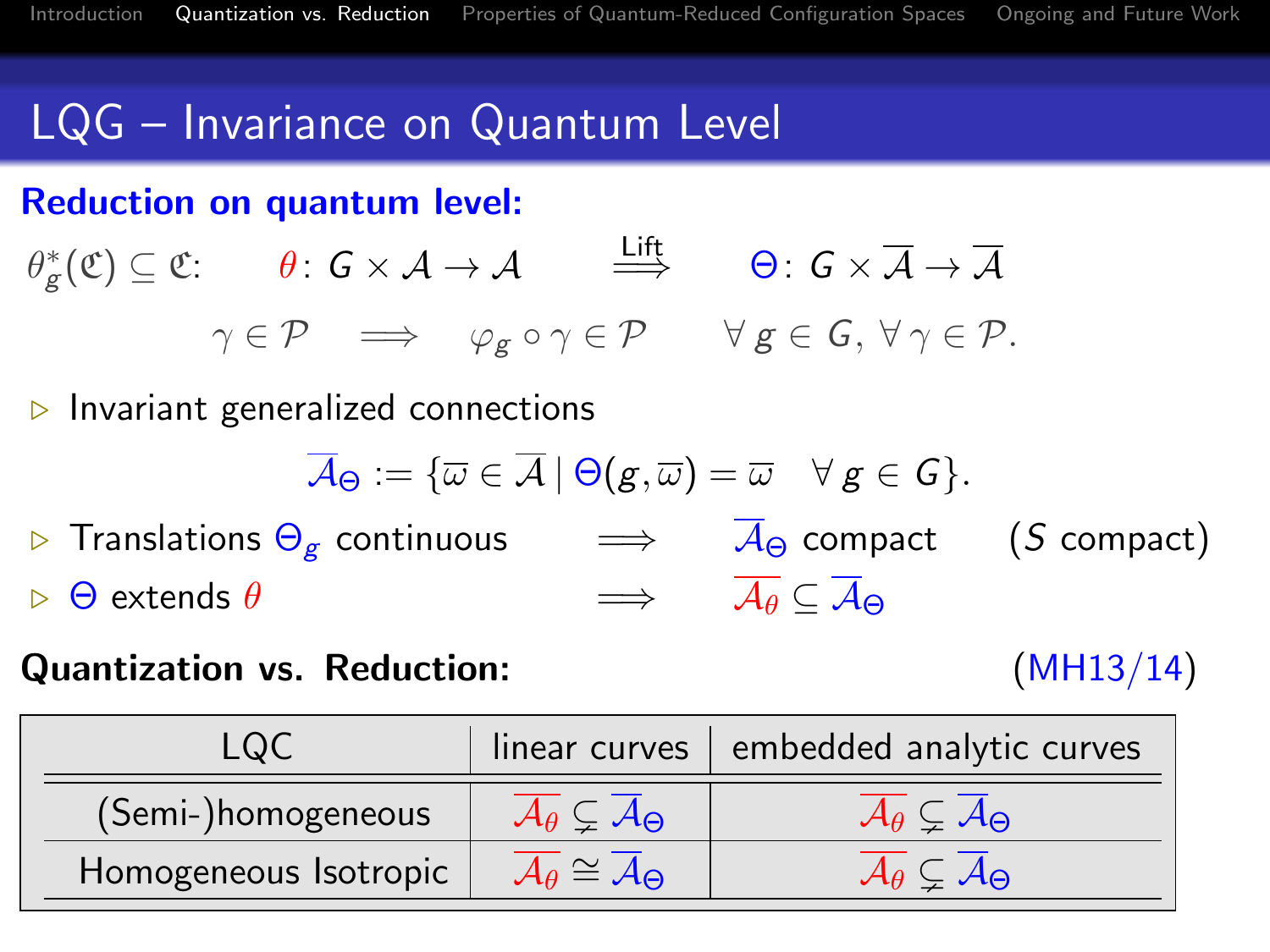# Reduction – Summary  $(P, \pi, M, S)$  with S compact



 $\triangleright$  Lift  $\Theta$  exists if  $\mathcal P$  invariant, i.e.,  $\varphi_g \circ \gamma \in \mathcal P$  for all  $\gamma \in \mathcal P$ ,  $g \in \mathcal G$ .

Usually fulfilled because  $\varphi$  and  $\mathcal P$  smooth or analytic.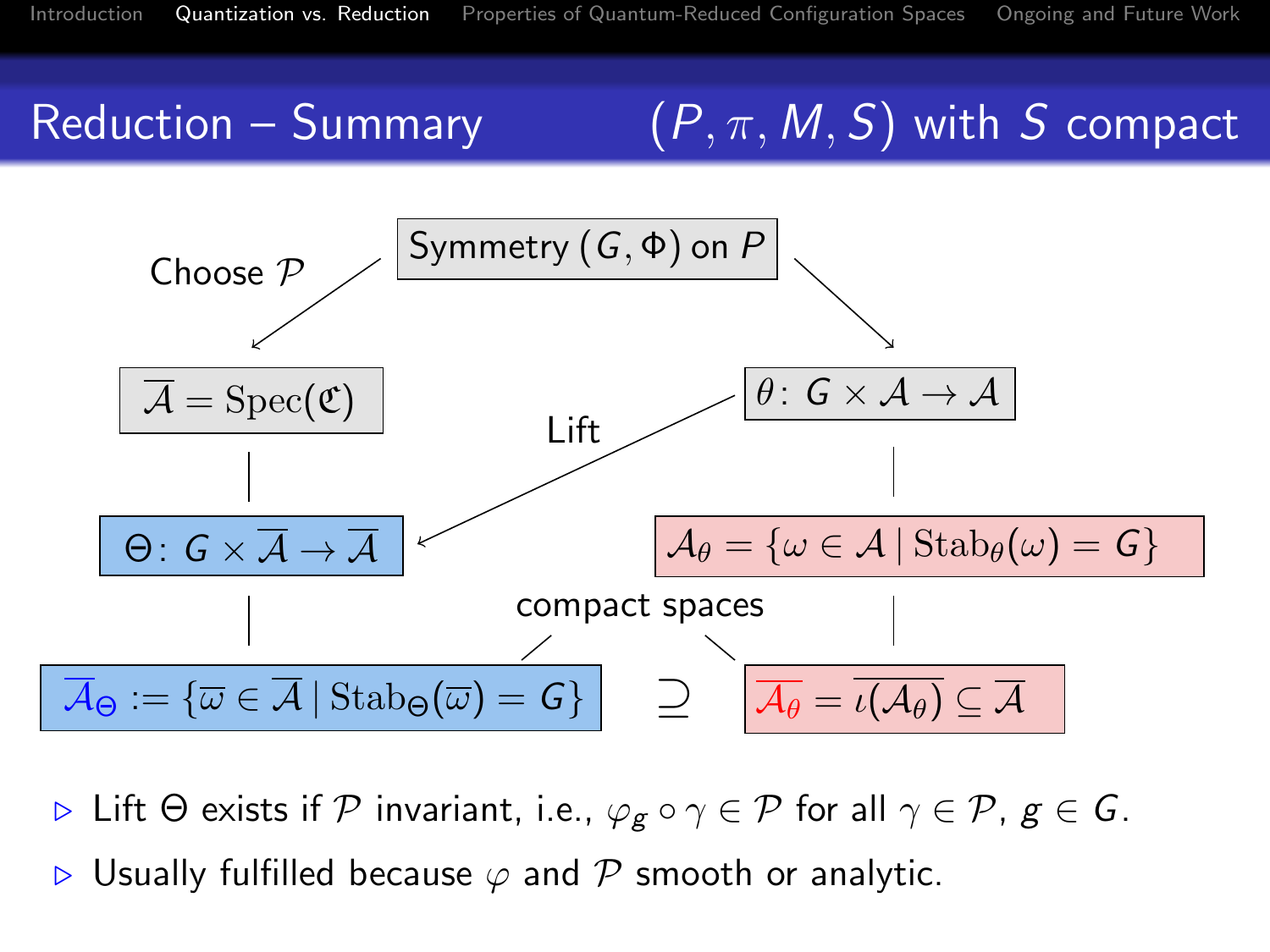# Quantum Reduction – A Measure on  $\text{Hom}_{\Theta}(\mathcal{P}_{\omega},\text{Iso}_{\mathcal{F}})$

## Setting:

- $\triangleright$  S compact and connected
- $\triangleright$   $\mathcal{P} = \mathcal{P}_{\omega}$  embedded analytic curves in M
- $\implies \overline{{\cal A}}_\Theta \cong \operatorname{Hom}_\Theta({\cal P}_\omega,\operatorname{Iso}_{\bm{\digamma}}) =$  space of invariant homomorphisms:

$$
\triangleright A(\gamma): F_{\gamma(0)} \to F_{\gamma(1)}
$$
 (generalized parallel transport)  

$$
\triangleright A(\varphi_g \circ \gamma)(\Phi_g(\rho)) = (\Phi_g \circ A)(\gamma)(\rho)
$$
 (invariance)

### Strategy:

- $\rhd$  Split up  $\mathcal{P}_\omega=\bigsqcup_{\alpha\in I}\mathcal{P}_\alpha$  into natural subsets  $\mathcal{P}_\alpha$  closed under inversion and decomposition, and obtain
- $\triangleright \text{Hom}_{\Theta}(\mathcal{P}_{\omega}, \text{Iso}_{\mathcal{F}}) \cong \prod_{\alpha \in I} \text{Hom}_{\Theta}(\mathcal{P}_{\alpha}, \text{Iso}_{\mathcal{F}}).$

<span id="page-8-0"></span>Define a normalized Radon measure  $\mu_{\alpha}$  on each  $\text{Hom}_{\Theta}(\mathcal{P}_{\alpha},\text{Iso}_{F})$  and take the Radon product measure on  $\text{Hom}_{\Theta}(\mathcal{P}_{\omega},\text{Iso}_{\mathcal{F}})$ .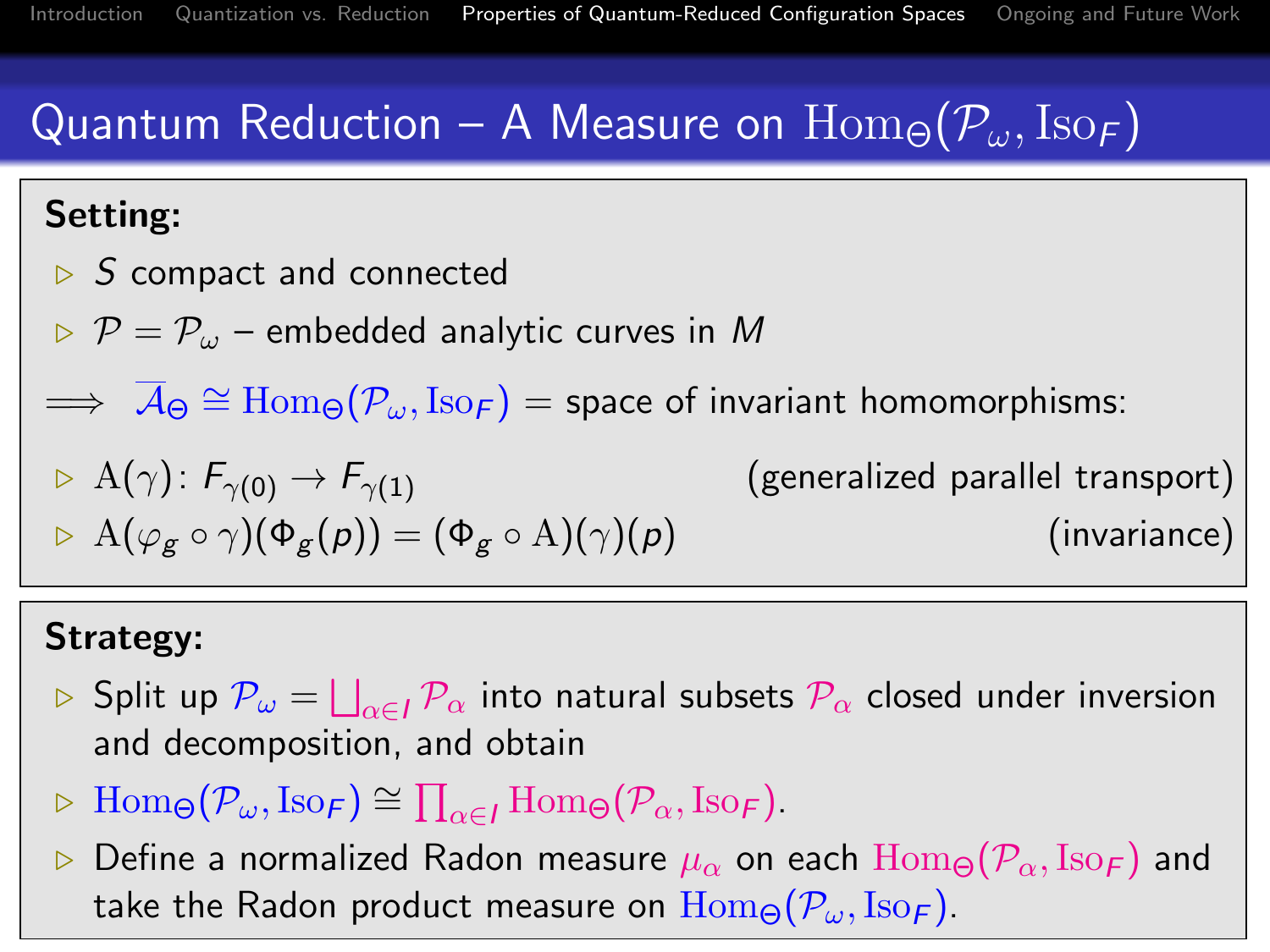## Analytic and Pointwise Proper Case (MH14)

If  $\varphi$  analytic and  $\varphi_x$  proper for each  $x \in M$ :

 $\triangleright$  Decomposition  $P_{\omega} = P_{\text{cont}} \sqcup P_{\text{disc}}$  into continuously and discretely generated curves.

Here,  $\gamma \in \mathcal{P}_{disc} \iff \exists K \subseteq \text{dom}[\gamma]$  such that for  $\delta := \gamma|_K$ :

 $\lim[\delta] \cap \lim[\varphi_{\mathcal{E}} \circ \delta]$  infinite for  $g \in G$   $\implies$   $\varphi_{\mathcal{E}} \circ \delta = \delta$ .

 $\implies$  Can find K such that  $\gamma$  can be decomposed into translates of  $\delta$ :



 $\triangleright$  Guarantees that  $\mathcal{P}_{\text{cont}}$ ,  $\mathcal{P}_{\text{disc}}$  closed under decompositions and inversions. Now, measures on  $\text{Hom}_{\Theta}(\mathcal{P}_{\text{cont}}, \text{Iso}_{F})$  and  $\text{Hom}_{\Theta}(\mathcal{P}_{\text{disc}}, \text{Iso}_{F})$ .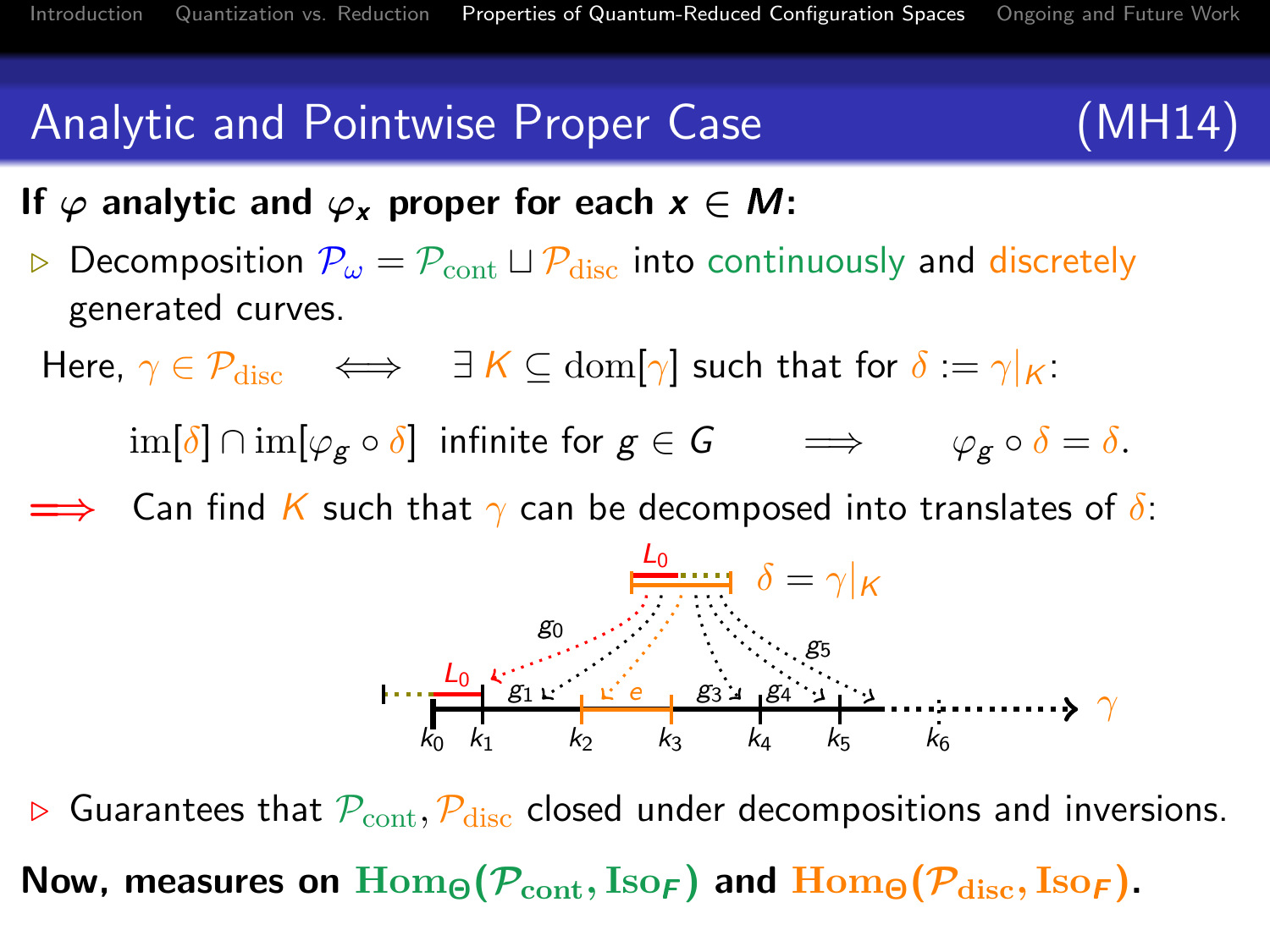# The Space  $\text{Hom}_{\Theta}(\mathcal{P}_{\text{disc}},\text{Iso}_{F})$  (MH14)

### Measures by means of projective limit constructions:

- $\triangleright$  Surjectivity of  $\mathrm{pr}_{\gamma_1,...,\gamma_k} \colon \mathrm{A} \mapsto (\mathrm{A}(\gamma_1),\dots,\mathrm{A}(\gamma_k)) \in \mathcal{S}^k$  (up to  $\cong$ )
- $\triangleright$  Modification on  $\gamma_i$  by  $G_{\gamma_i}$ -invariant maps  $\Psi\colon \R\to S$   $\quad$   $\big(G_{\gamma_i} = \text{stabilizer}\big)$
- $\varphi$  not free: Split  $\mathcal{P}_{disc} = \mathcal{P}_{disc,free} \sqcup \mathcal{P}_{disc,stab}$  (G<sub> $\gamma = \{e\}, G_{\gamma} \neq \{e\}$ )</sub>  $\text{Hom}_{\Theta}(\mathcal{P}_{\text{disc}},\text{Iso}_{\mathcal{F}}) \cong \text{Hom}_{\Theta}(\mathcal{P}_{\text{disc-free}},\text{Iso}_{\mathcal{F}}) \times \text{Hom}_{\Theta}(\mathcal{P}_{\text{disc},\text{stab}},\text{Iso}_{\mathcal{F}})$
- $\triangleright$  Measure on  $\text{Hom}_{\Theta}(\mathcal{P}_{\text{disc,free}},\text{Iso}_{\mathcal{F}})$  specializing to A-L one if  $G = \{e\}.$  $\triangleright$  Measure on  $\text{Hom}_{\Theta}(\mathcal{P}_{\text{disc,stab}},\text{Iso}_{F})$  from case to case.

| LQC                   | $\mathcal{P}_{\rm disc,free}$ | $\mathcal{V}_{\rm disc,stab}$ | Measure on                                                    |
|-----------------------|-------------------------------|-------------------------------|---------------------------------------------------------------|
| (Semi-)homomogeneous  | many                          |                               | $=$ $\Box$                                                    |
| Spherically Symmetric | many                          | lines through 0               | $\blacksquare$ $\cong$ $\blacksquare$ $\times$ $\blacksquare$ |
| Homogeneous Isotropic | many                          |                               | $=$ $\blacksquare$                                            |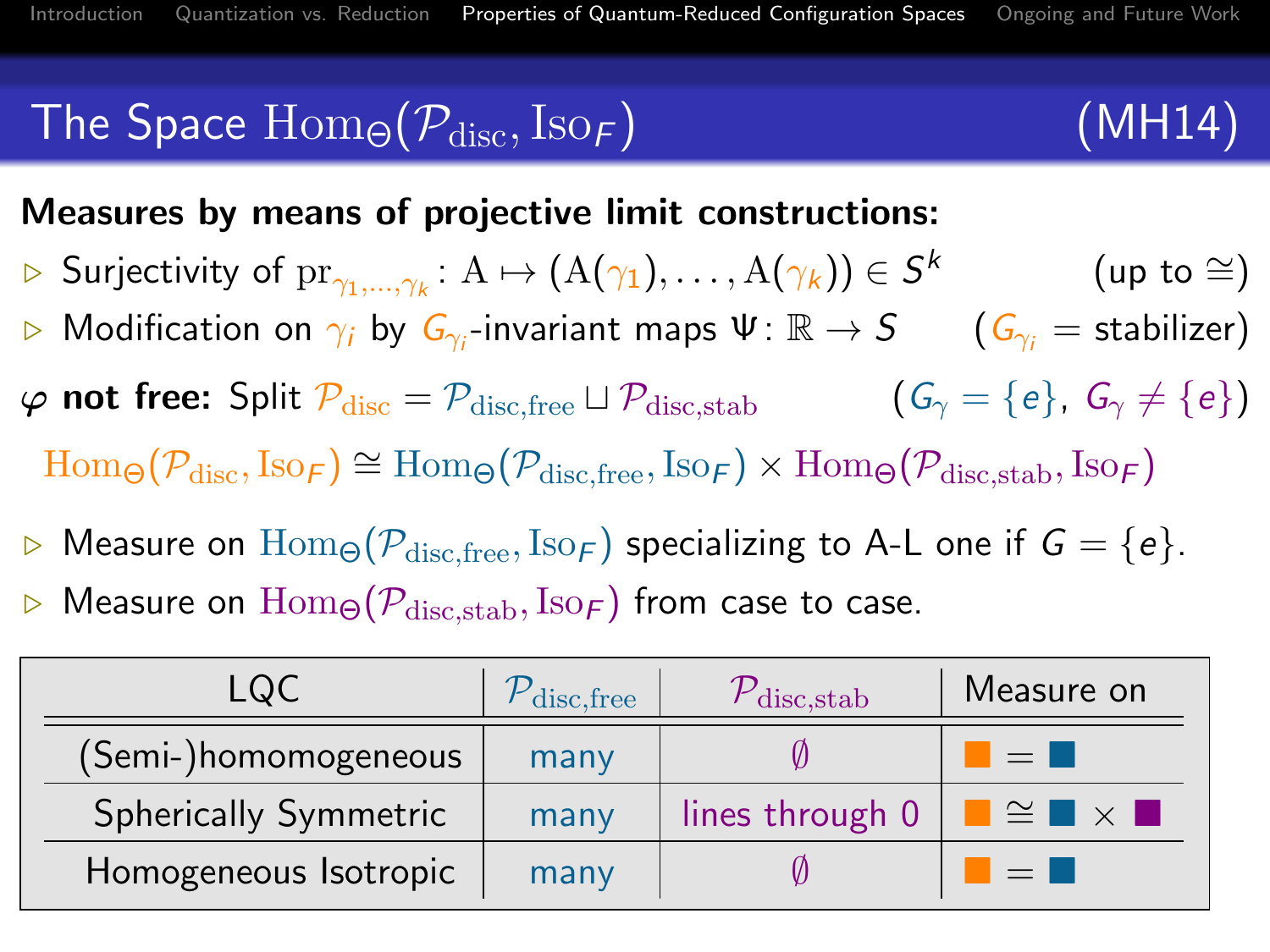# The Space  $\text{Hom}_{\Theta}(\mathcal{P}_{\text{cont}}, \text{Iso}_{F})$  (MH14)

**Decompose:**  $\mathcal{P}_{\text{cont}} = \mathcal{P}_{\text{CNL}} \sqcup \mathcal{P}_{\mathfrak{q}}$  (non-Lie  $\sqcup$  Lie)  $\triangleright$   $\mathcal{P}_\mathfrak{g}$  – Lie algebra generated curves  $\gamma_{\vec{g}}^\times\colon t\mapsto \varphi(\exp(t\cdot\vec{g}),x)$  $P_{\text{CNL}} = P_{\text{cont}} \backslash P_{\text{a}}$ 

- $\Rightarrow$  Hom<sub> $\Theta$ </sub> $(\mathcal{P}_{cont}, \text{Iso}_F) \cong$  Hom $_{\Theta}$  $(\mathcal{P}_{CNL}, \text{Iso}_F) \times$  Hom $_{\Theta}$  $(\mathcal{P}_{\mathfrak{a}}, \text{Iso}_F)$
- $\triangleright$  Usually, not clear how  $\mathcal{P}_{\rm CNL}$  looks like.
- $\triangleright \varphi$  transitive or proper + each  $G_x$  normal subgroup  $\Longrightarrow \mathcal{P}_{\text{CNL}} = \emptyset$ .

| LQC                   | $\mathcal{P}_{\rm CNL}$ |                         |
|-----------------------|-------------------------|-------------------------|
| (Semi-)homogeneous    |                         | linear curves           |
| Spherically Symmetric |                         | circles                 |
| Homogeneous Isotropic |                         | lines, circles, spirals |

For now, ignore  $\mathcal{P}_{\text{CNL}}$  and concentrate on  $\text{Hom}_{\Theta}(\mathcal{P}_{\mathfrak{a}}, \text{Iso}_{\mathbf{F}})$ .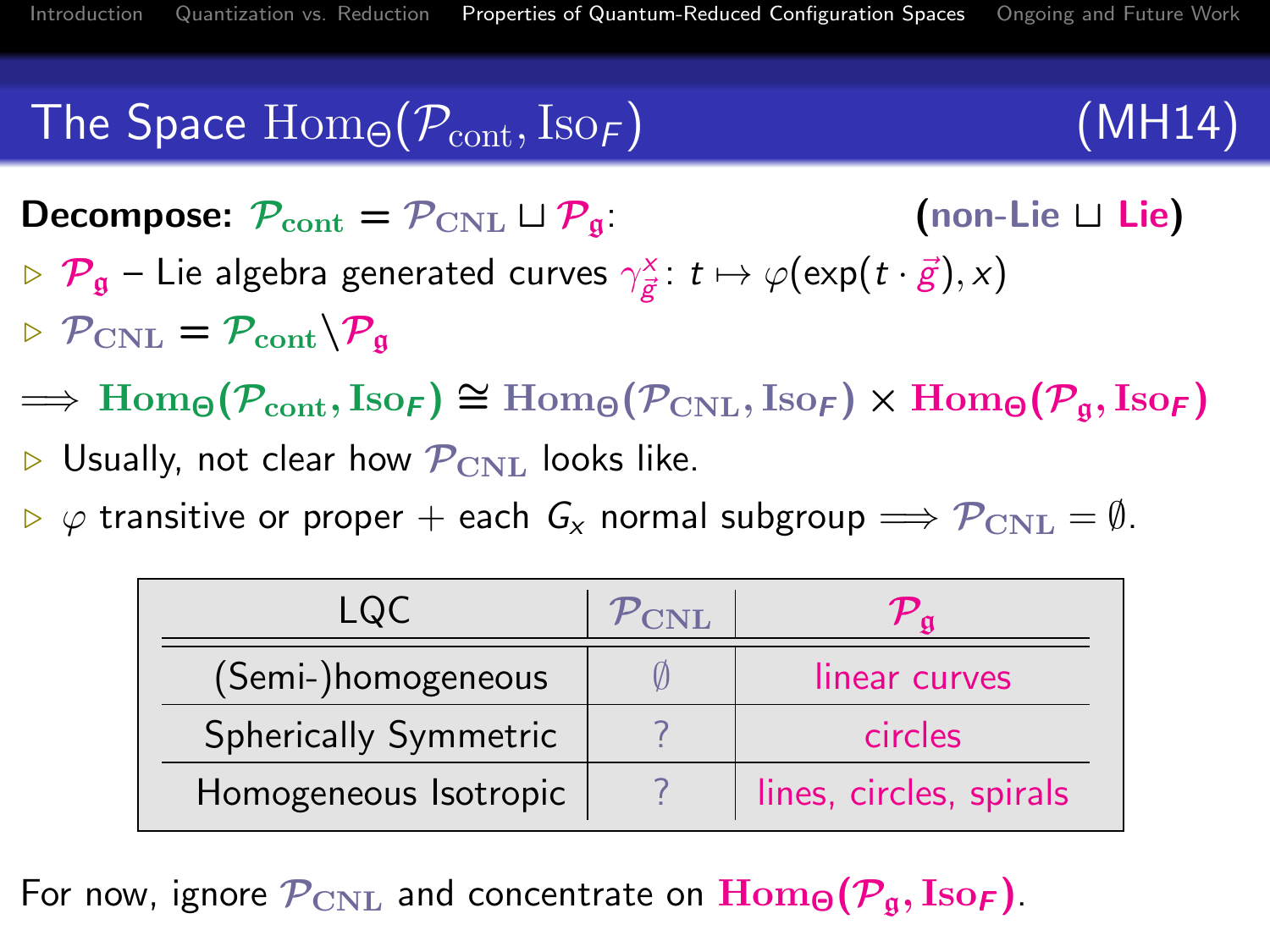# The Space  $\text{Hom}_{\Theta}(\mathcal{P}_{\mathfrak{a}},\text{Iso}_{\mathcal{F}})$  (MH14)

**Idea:** Calculate  $\text{Hom}_{\Theta}(\mathcal{P}_{\mathfrak{g}}, \text{Iso}_{\mathsf{F}})$  explicitly.

- $\triangleright$  Need certain families of stable Lie algebra elements. (directions in g)
- . Have such families in all 3 LQC cases discussed so far.
- $\triangleright$   $\vec{g} \in \mathfrak{g} \backslash \mathfrak{g}_x$  stable at x iff

 $\gamma_{\vec{\mathcal{g}}}|_{[0,l]} \sim_\mathcal{A} \gamma_{\pm \mathrm{Ad}_h(\vec{\mathcal{g}})}^\times|_{[0,l']}$  for  $h \in \mathsf{G}_\mathsf{x} \qquad \Longrightarrow \qquad \mathrm{Ad}_h(\vec{\mathcal{g}}) = \pm \bar{\mathcal{g}}$ 

- $SU(2)$ :  $Hom_{\Theta}(\mathcal{P}_{\alpha},\mathrm{Iso}_{F})$  product of copies of  ${0}_{\text{Bohr}}$  R<sub>Bohr</sub> R<sub>Bohr</sub>  $\widetilde{\times} S^1$  R<sub>Bohr</sub> $\widetilde{\times} S^2$ with  $(\psi, \mathsf{v}) \sim (\psi', \mathsf{v}')$  iff  $\psi, \psi' = \mathsf{0}_{\text{Bohr}}$  or  $(\psi', \mathsf{v}') = (-\psi, -\mathsf{v})$ .
- Radon product measure on  $\text{Hom}_{\Theta}(\mathcal{P}_{\alpha},\text{Iso}_{F})$ :

| (Semi-)homogeneous    | $\mathbb{R}_{\text{Bohr}}\widetilde{\times} \mathrm{S}^{2}]^{\mid\mathsf{dim}[\mathsf{G}]\times \mathsf{M}/\mathsf{G}\mid}$                                                                                           |  |  |
|-----------------------|-----------------------------------------------------------------------------------------------------------------------------------------------------------------------------------------------------------------------|--|--|
| Spherically symmetric | $\lceil \mathbb{R}_{\text{Bohr}} \widetilde{\times} S^1 \rceil^{\lceil \mathbb{R}_{>0} \rceil} \times \lceil \mathbb{R}_{\text{Bohr}} \widetilde{\times} S^2 \rceil^{\lceil (0,\pi/2) \times \mathbb{R}_{>0} \rceil}$ |  |  |
| Homogeneous Isotropic | $\mathbb{R}_{\text{Bohr}} \times \big[\mathbb{R}_{\text{Bohr}} \widetilde{\times} \mathrm{S}^1]^{\vert \mathbb{R} \times \mathbb{R}_{>0} \vert}$                                                                      |  |  |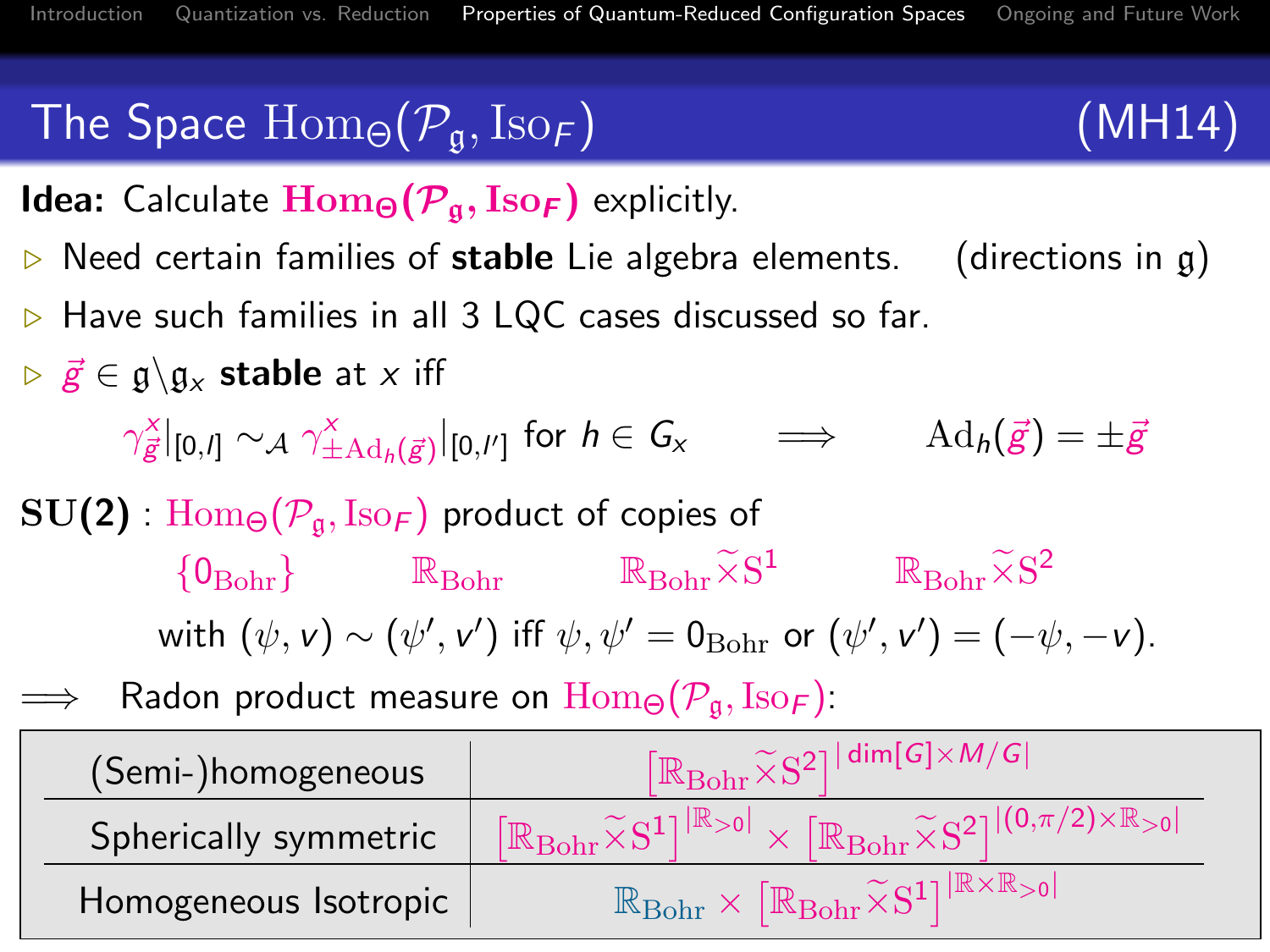## Measures – Summary  $(S \text{ compact and connected})$

## Constructions for  $P_{\omega} + \varphi$  analytic and pointwise proper.



#### (Semi-)homogeneous LQC: ( $\varphi$  proper and free)

- $\triangleright \overline{\mathcal{A}}_{\Theta} \cong \left[ \mathbb{R}_{\text{Bohr}} \widetilde{\times} S^2 \right]^{|\dim[G] \times M/G|} \times \text{Hom}_{\Theta}(\mathcal{P}_{\text{disc,free}}, \text{Iso}_{\mathcal{F}})$
- **E.** Radon product measure on full space  $\overline{A}_{\Theta}$ .

#### Spherically symmetric  $+$  homogeneous isotropic:

- $\triangleright$  If  $\mathcal{P}_{\text{cont}} = \mathcal{P}_{\mathfrak{g}}$ , have measure on  $\overline{\mathcal{A}}_{\Theta}$  as well.
	- $\implies$  Show  $P_{\text{cont}} = P_{\text{g}}$  by hand or find further general conditions implying this.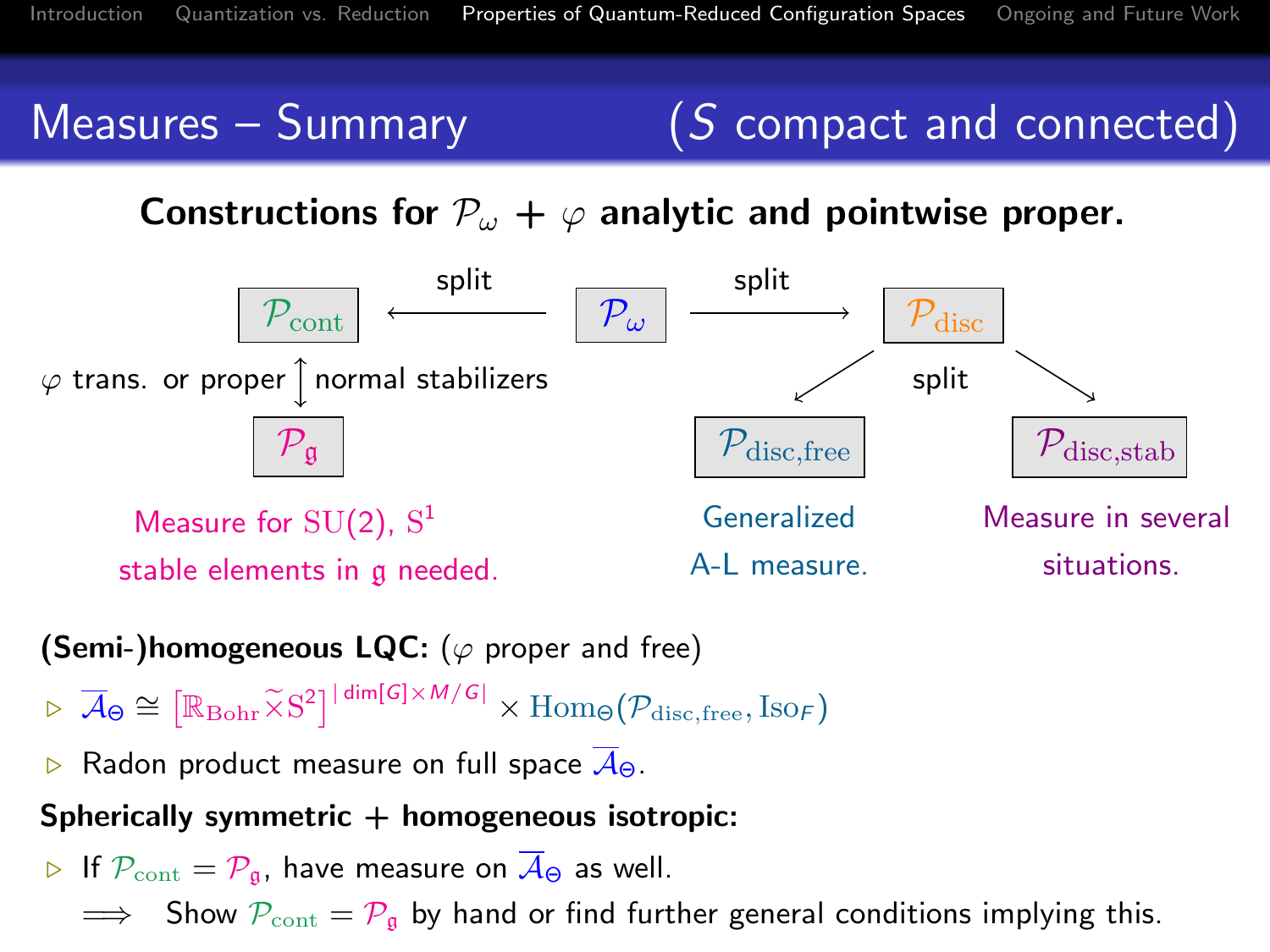## Alternative: Invariance Modulo Gauge (Ongoing Work)

Instead of invariant homomorphisms  $\Theta_{\mathfrak{g}}(A) = A$  consider homomorphisms invariant up to gauge:

- $\triangleright \mathcal{G} := \{ \sigma \colon P \to P \mid \pi \circ \sigma = \pi, \, \sigma(p \cdot s) = \sigma(p) \cdot s \}$
- $\triangleright \text{Hom}_{\Theta, \mathcal{G}}(\mathcal{P}_{\omega}, \text{Iso}_{\mathcal{F}}) := \{ A \mid \forall g \in \mathcal{G} : \exists \sigma_g \in \mathcal{G} : \Theta_g(A) = \sigma_g(A) \}$

Invariance :  $(\Phi_{g^{-1}} \circ A)(\varphi_g \circ \gamma)(\Phi_g(p)) = A(\gamma)(p)$ 

Up to gauge :  $(\Phi_{g^{-1}} \circ A)(\varphi_g \circ \gamma)(\Phi_g(p)) = (\sigma_g \circ A)(\gamma)(\sigma_g^{-1}(p)).$ 

## Properties of  $\text{Hom}_{\Theta,G}(\mathcal{P}_{\omega}, \text{Iso}_F)$ :

- $\triangleright$  Compact if structure group compact.
- $\triangleright$  More physical than  $\text{Hom}_{\Theta}(\mathcal{P}_{\omega},\text{Iso}_{\mathcal{F}})$ .
- $\triangleright$  Contains  $\text{Hom}_{\Theta}(\mathcal{P}_{\omega},\text{Iso}_{\mathcal{F}})$  and usually much larger:

 $\sigma\in\mathcal{G}$  and  $\mathrm{A}\in\mathrm{Hom}_{\Theta}(\mathcal{P}_\omega,\mathrm{Iso}_{\mathcal{F}})\ \implies\ \ \sigma^*\mathrm{A}\in\mathrm{Hom}_{\Theta,\mathcal{G}}(\mathcal{P}_\omega,\mathrm{Iso}_{\mathcal{F}})$  for  $(\sigma^* A)(\gamma)(\rho) := \sigma \circ A(\sigma^{-1}(\rho))$ 

<span id="page-14-0"></span> $\triangleright$  Seems easier to construct measures on this space.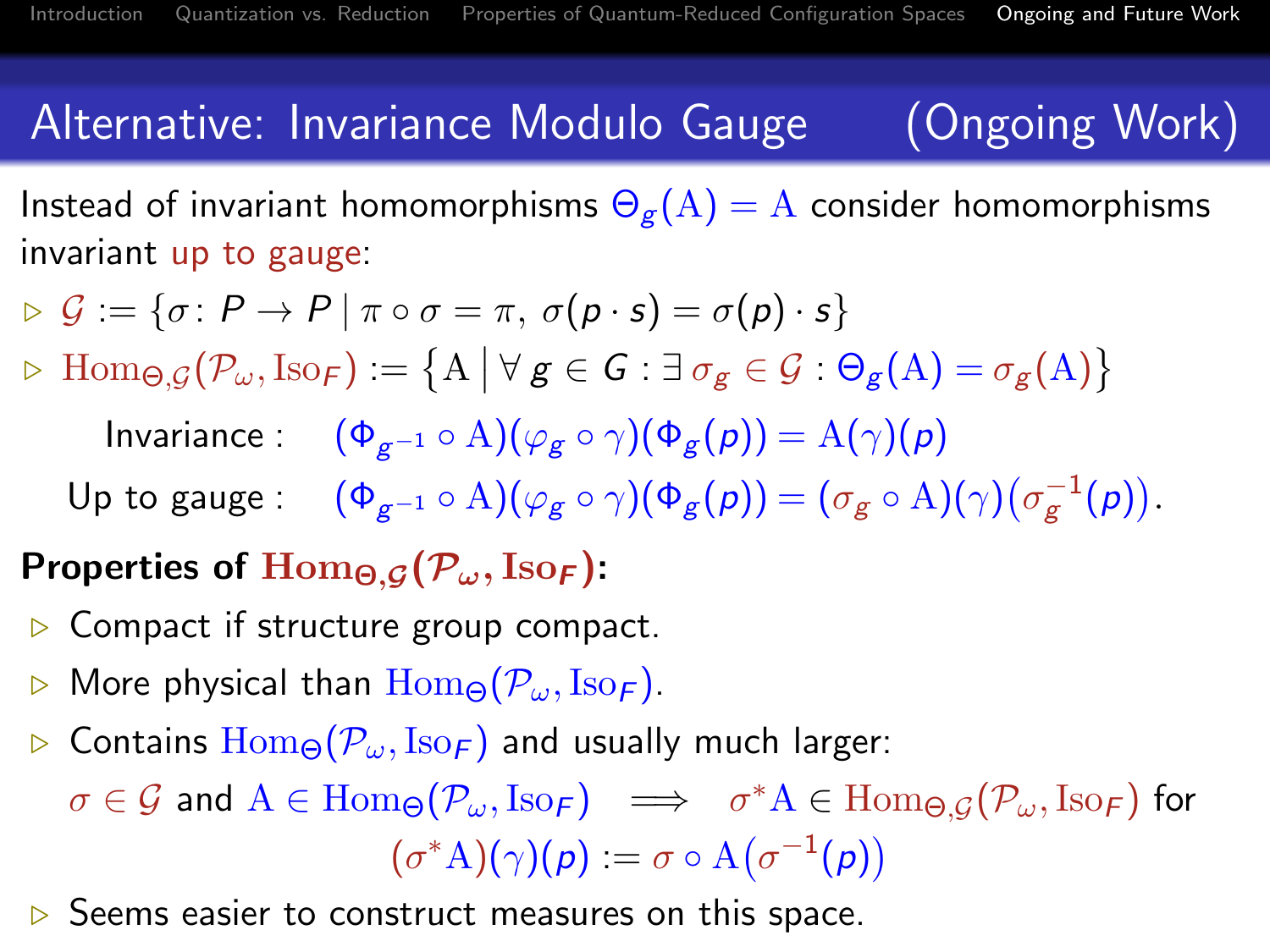# Ongoing and Future Work

## Quantization vs. Reduction:

 $\triangleright$  As for (Semi-)homogeneous LQC, use modification results to find conditions for non-commutativity of quantization and reduction.

### Measures:

- $\triangleright$  Find further conditions showing that  $\mathcal{P}_{\text{cont}} = \mathcal{P}_{\text{g}}$  (or determine  $\mathcal{P}_{\text{CNL}}$ ) in order to get measures on  $\overline{A}_{\Theta} = \text{Hom}_{\Theta}(\mathcal{P}_{\omega}, \text{Iso}_{\mathcal{F}})$ .
- **D** Construct measure on  $\text{Hom}_{\Theta,G}(\mathcal{P}_{\omega},\text{Iso}_F)$ .
- $\triangleright$  Investigate invariances of measures to get uniqueness results.

## Dynamics:

- $\triangleright$  Reduction of holonomy-flux algebra and representation on the respective reduced Hilbert spaces.
- $\triangleright$  Embedding of states into respective symmetric sectors of LQG.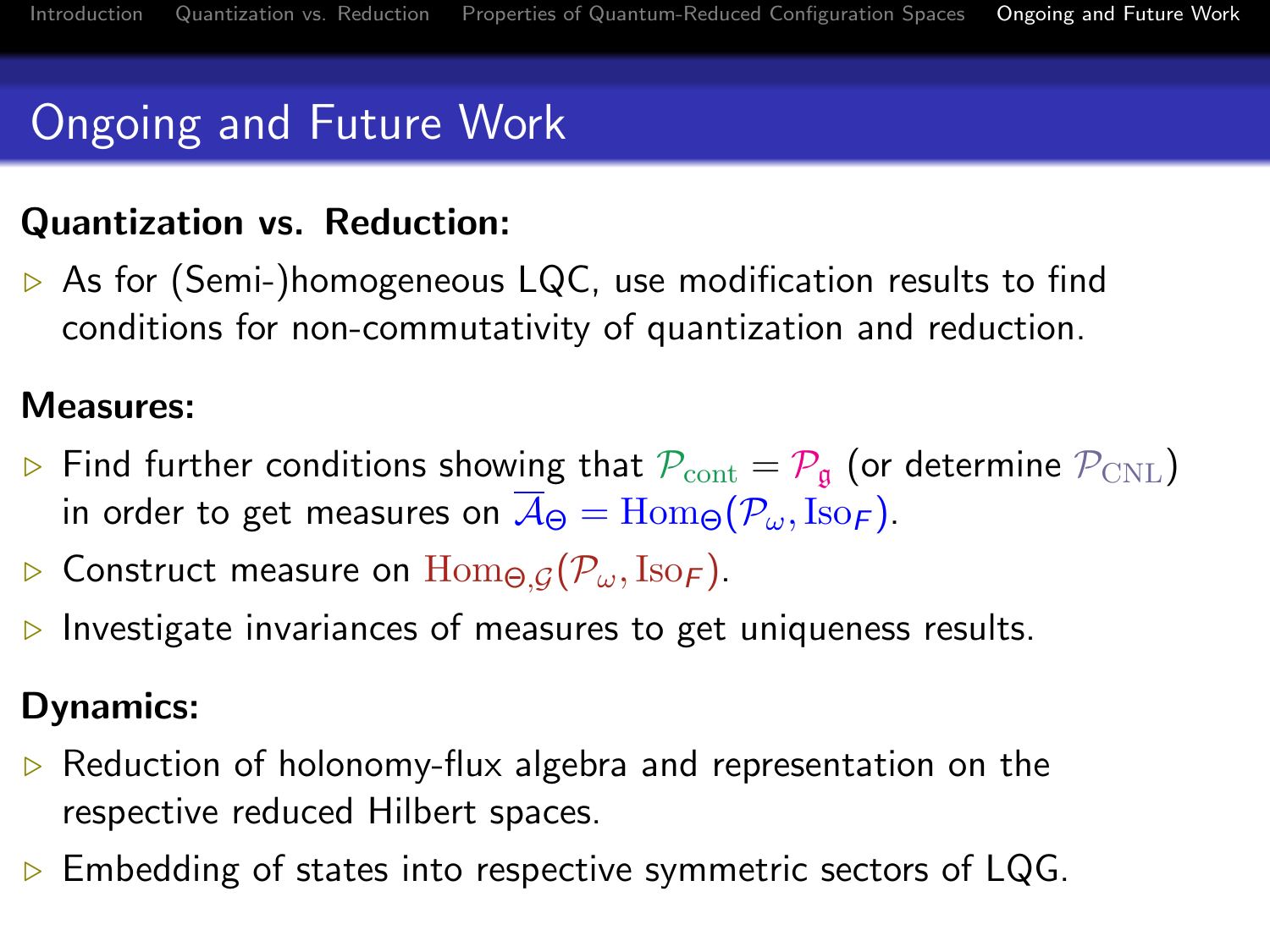# Summary

## Homogeneous Isotropic LQC:

- $\triangleright$  Haar measure on  $\mathbb{R}_{\text{Bohr}} =$  unique normalized Radon measure on  $\overline{\mathcal{A}_\theta}=\overline{\mathbb{R}}_l, \overline{\mathbb{R}}_\omega$  invariant under lift of additive action  $+ \colon \mathbb{R}\times \mathcal{A}_\theta\to \mathcal{A}_\theta.$  $\implies$  $^{2}(\mathbb{R}_{\text{Bohr}}, \mu_{\text{Bohr}}) = \textsf{ABL}$  standard
- $\triangleright$  Lie algebra part of quantum-reduced  $\text{Hom}_{\Theta}(\mathcal{P}_{\omega},\text{Iso}_{\mathcal{F}})$ :

 $\mathrm{Hom}_{\Theta}(\mathcal{P}_{\mathfrak{g}},\mathrm{Iso}_{\mathcal{F}}) \cong \mathbb{R}_{\mathrm{Bohr}} \times \left[\mathbb{R}_{\mathrm{Bohr}} \widetilde{\times} \mathrm{S}^1\right]^{\left|\mathbb{R} \times \mathbb{R}_{>0}\right|}$ 

## Reduction on Quantum Level:

- $\triangleright$  Usually gives more than quantization of reduced classical space.  $\longrightarrow$  (Semi-)homogeneous + homogeneous isotropic LQC
- $\triangleright$  Splitting up  $\mathcal{P}_{\omega}$  allows to factorize  $\text{Hom}_{\Theta}(\mathcal{P}_{\omega},\text{Iso}_{\mathcal{F}})$ → define measure on each factor separately. Here, non-trivial conditions on symmetry and structure group.
- $\triangleright$  Factor  $\text{Hom}_{\Theta}(\mathcal{P}_{\mathfrak{a}},\text{Iso}_{\mathcal{F}})$  (Lie algebra generated curves) homeomorphic to Tychonoff product of spaces involving  $\mathbb{R}_{\text{Bohr}}$ .